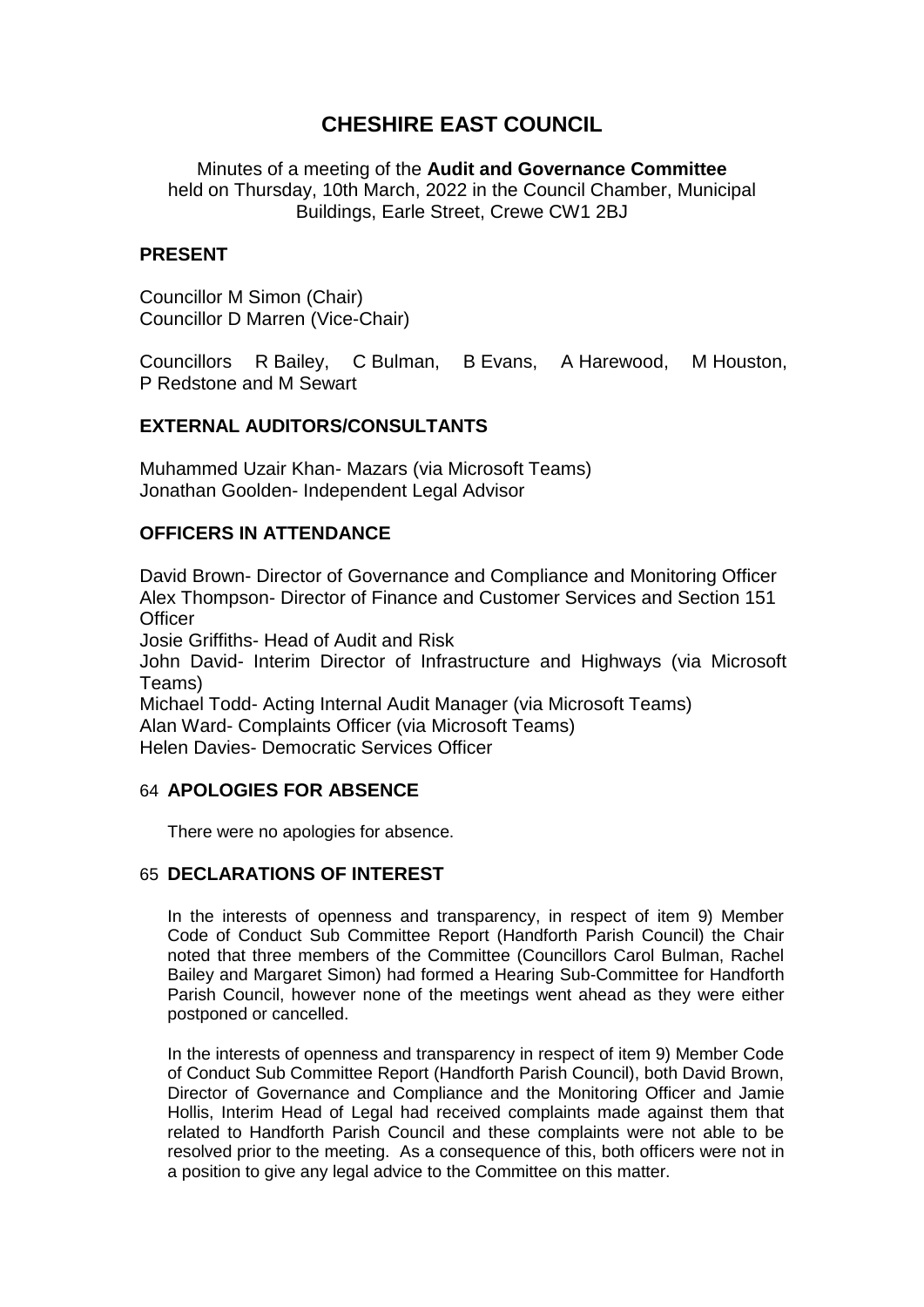It was noted that the Committee had been provided with an Independent Legal Advisor, Jonathan Goolden, but officers would remain the room to answer questions of fact if needed.

In the interests of openness and transparency, in respect of item 9) Member Code of Conduct Sub Committee Report (Handforth Parish Council), Councillor David Marren noted he had received email correspondence from and although he had read the information, it did not predetermine his view and he was approaching the meeting with an open mind.

Councillor David Marren declared a pecuniary interest in respect of agenda item 8) Internal Audit Plan 2022/23 as the report mentioned Orbitas and Councillor Marren will be the Chair of this Alternative Service Delivery Vehicle, (ASDV), for the next few weeks.

In the interests of openness and transparency, in respect of agenda item 10) Risk Management Update, Councillor Patrick Redstone declared he was a school governor and schools were referred to as part of the update. Councillor Redstone declared this interest during agenda item 10.

#### 66 **PUBLIC SPEAKING TIME/OPEN SESSION**

Visiting Councillor Liz Wardlaw attended the meeting and addressed the Committee in her role as Chair of the Scrutiny Committee in respect of agenda item 10) Risk Management Update and 9) Member Code of Conduct Sub-Committee Report (Handforth Parish Council).

Councillor Wardlaw noted her concern in relation to Strategic Risk and Corporate Priority SR2: NHS Funding and Integrated Care System specifically changes to NHS colleagues, the impact of changes on services and residents and the need to ensure budget setting is robust and joined up.

Councillor Wardlaw also noted concern in relation to Risk SR13: Reputation specially the reputation of the council in the wake of negative national interest that related to Handforth Parish Council. Councillor Wardlaw noted the need to be mindful of relationships with residents and applying professionalism and speed when dealing with enquiries as some feedback from parish councils alluded to a perceived wall of silence from officers and a lack of joined up thinking.

Ashley Comiskey-Dawson, the clerk to Handforth Town Council attended the meeting and spoke in respect of agenda item 9) Member Code of Conduct Sub-Committee Report (Handforth Parish Council). Mr. Comiskey-Dawson noted the high costs associated with the report before the Committee today arising from an initial complaint emanating over 12-months earlier. Mr. Comiskey-Dawson had experienced distress during this time but that he had followed up with the Local Government Ombudsman as he felt that a bullying culture was present by elected members at all levels of governance. He maintained a need for transparency and facts.

Chairman of Handforth Town Council, Councillor John Smith attended the meeting and spoke in respect of agenda item 9) Member Code of Conduct Sub-Committee Report (Handforth Parish Council). Councillor Smith gave reassurances to the Committee that Handforth had changed the name from Parish to Town in an attempt to rebuild the Town Council devoid of the negative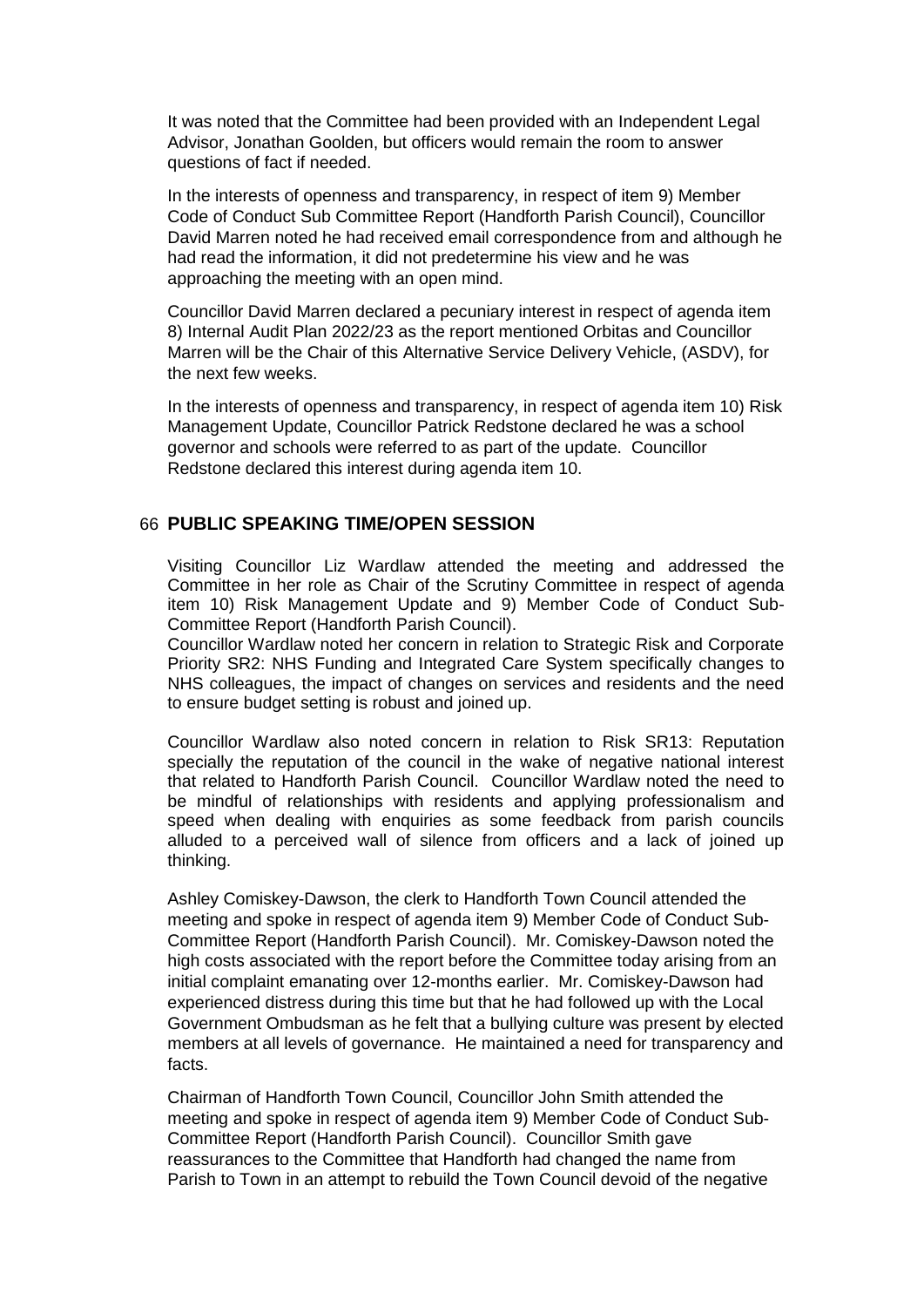associations it had previously demonstrated. Councillor Smith noted that in the seven years he had served as a town and parish councillor, he had not experienced the positive partnership working now being demonstrated.

Councillor Smith made two requests to the Committee:

- a) He noted that information had been submitted about him that was inaccurate and requested that 60 pages be removed from the published report in an attempt to discourage the spread of inaccurate information; and
- b) The report contained correspondence that was irrelevant to the investigation and contained insulting comments. He requested those elements of the report be redacted or removed in its entirety.

# 67 **MEMBER CODE OF CONDUCT SUB-COMMITTEE REPORT (HPC)**

Jonathan Goolden attended the meeting as an Independent Legal Advisor to the Committee. David Brown, Director of Governance and Compliance, and Monitoring Officer advised the Committee that he would remain in the room but was there to answer factual questions on the report only and that Jamie Hollis, Interim Head of Legal would add any detail.

The Interim Head of Legal advised the Committee that across the borough of Cheshire East, there were 108 parish councils comprising of over 1000 parish Councillors. The overwhelming majority had no interaction with the standards process at all.

A working group comprised of members from this Committee had been formed to reconsider the Cheshire East code of conduct and process. Sufficient and robust training and development would be offered to colleagues within Town and Parish Councils, to implement changes and be sufficiently adequate for councillor to challenge where appropriate and resolve local issues.

The Committee were advised that the council had received a number complaints about and between Handforth Parish Council, and this was the first practical application of the member complaints process in five years.

In total, between 2018-2020 a total of 21 formal complaints were received, and rose significantly after media attention in 2020/21.

The costs and resources to deal with these complaints were outlined within the report, and the Committee were advised that the time and proportionality were key to its deliberations on this matter.

Recommendation 2.1 b and c as outlined within the report had been amended after the papers had been published to reflect as follows:

2.1. That the Committee –

b) Request that the Audit & Governance Committee Working Group consider any consequential amendments to the Code of Conduct and associated process arising from this report;

c) [ Request publication of the investigation reports referred to in this report, following appropriate redaction, within 14 days of this meeting ]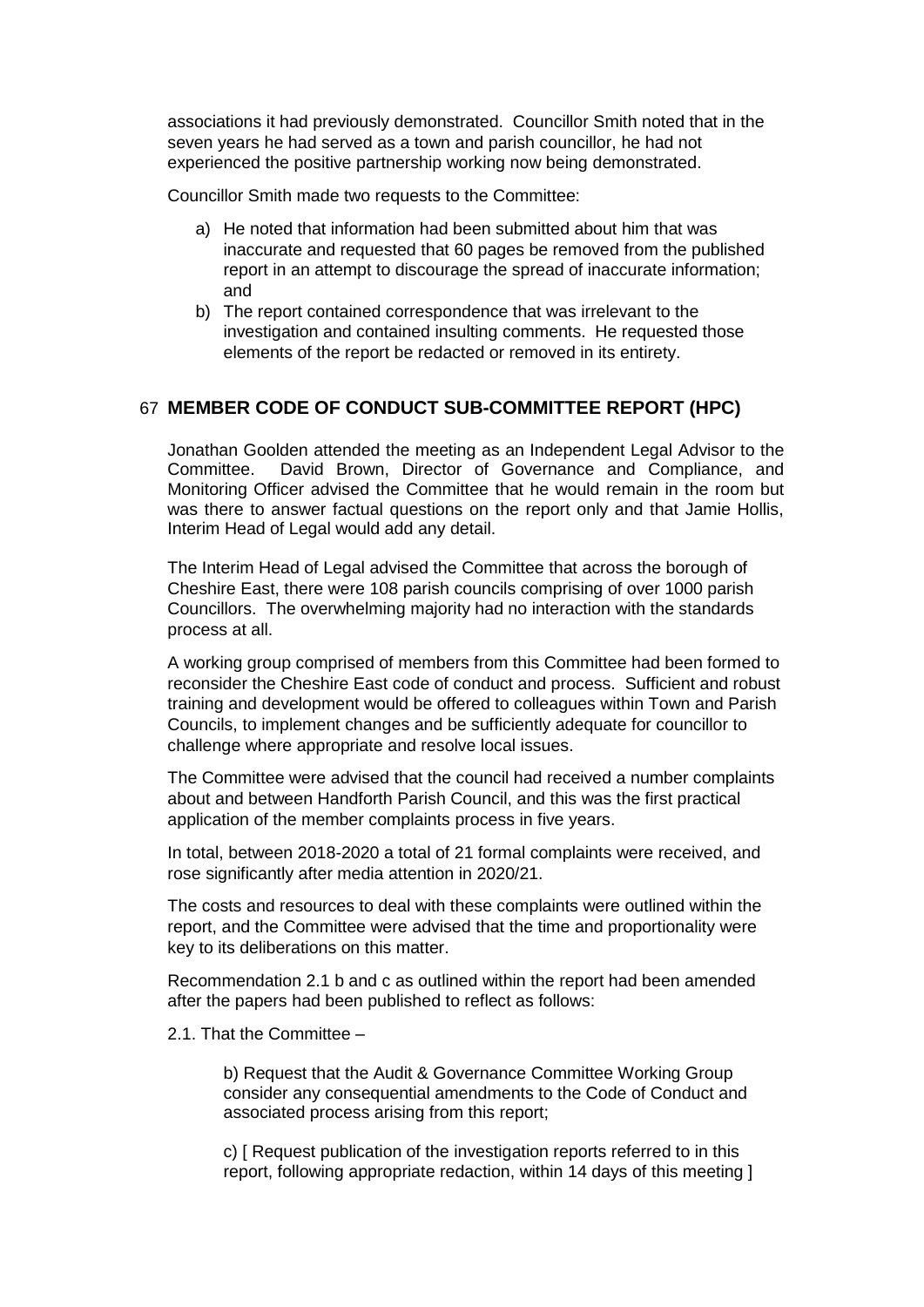The Committee challenged the amendment to the recommendations after publication of the agenda, Councillor David Marren gave reassurances to the Committee that it was normal practice to brief the Chair and Vice Chair of any changes post-publication, and the changes were due to the potential for confusion and lack of clarity on 2.1 b. The new wording made the recommendation clear, and the Chair was confident had these changes not been implemented now, the Committee would have had the same debate to change the wording.

The Committee were reminded that this was a forward looking review, to learn from and it would inform future process.

There was some discussion by the Committee that included:

- The acknowledgement that whilst it was appropriate to outsource this work, there was a substantial cost associated with this report;
- The adoption of the new process would help to mitigate anything like this happening in the future and the need to escalate complaints in a timely manner;
- The personal cost to those involved and the need to support the volunteers within the town and parish councils appropriately; and
- Any emails received by Members related to this matter tended to focus on looking backwards and addressed incidents already dealt with, if Members received such correspondence, they should be directed to the Monitoring Officer for him to deal with appropriately;

The Chair thanked the members of the Sub-Committee and the Committee for robust debate that demonstrated mutual respect. It was noted that this report had come at a financial cost of 25p to every resident of the borough. It was also noted that town and parish councillors work hard and were effective within the structure of democracy and governance, and the incidents at Handforth were exceptional.

The Committee had a substantial debate that noted the importance of impressing a positive working culture, behaviours and conduct for new councillors during their induction period. Where the services of the Monitoring Officer have not been employed by town and parish councillors, issues had been resolved internally by councillors supporting and challenging with mutual respect and tolerance. As part of the lessons learned, issues arose when there was a lack of cooperation by people to engage as part of the process, the Committee were advised that compliance with standard was an important aspect of ethical conduct. The council was working to ensure the resources were available to address issues at the appropriate time.

The Committee were in agreement with part a) and b) of the current recommendation and moved to c) to discuss further the question of publication.

The earlier comments from the public speakers in respect of redactions and redrafts were noted as part of a learning opportunity for code of conduct working group. The current code of conduct favoured confidentially over transparency.

The Independent Legal Advisor gave the Committee some context in relation to the legal position of confidential information vs that in the public domain.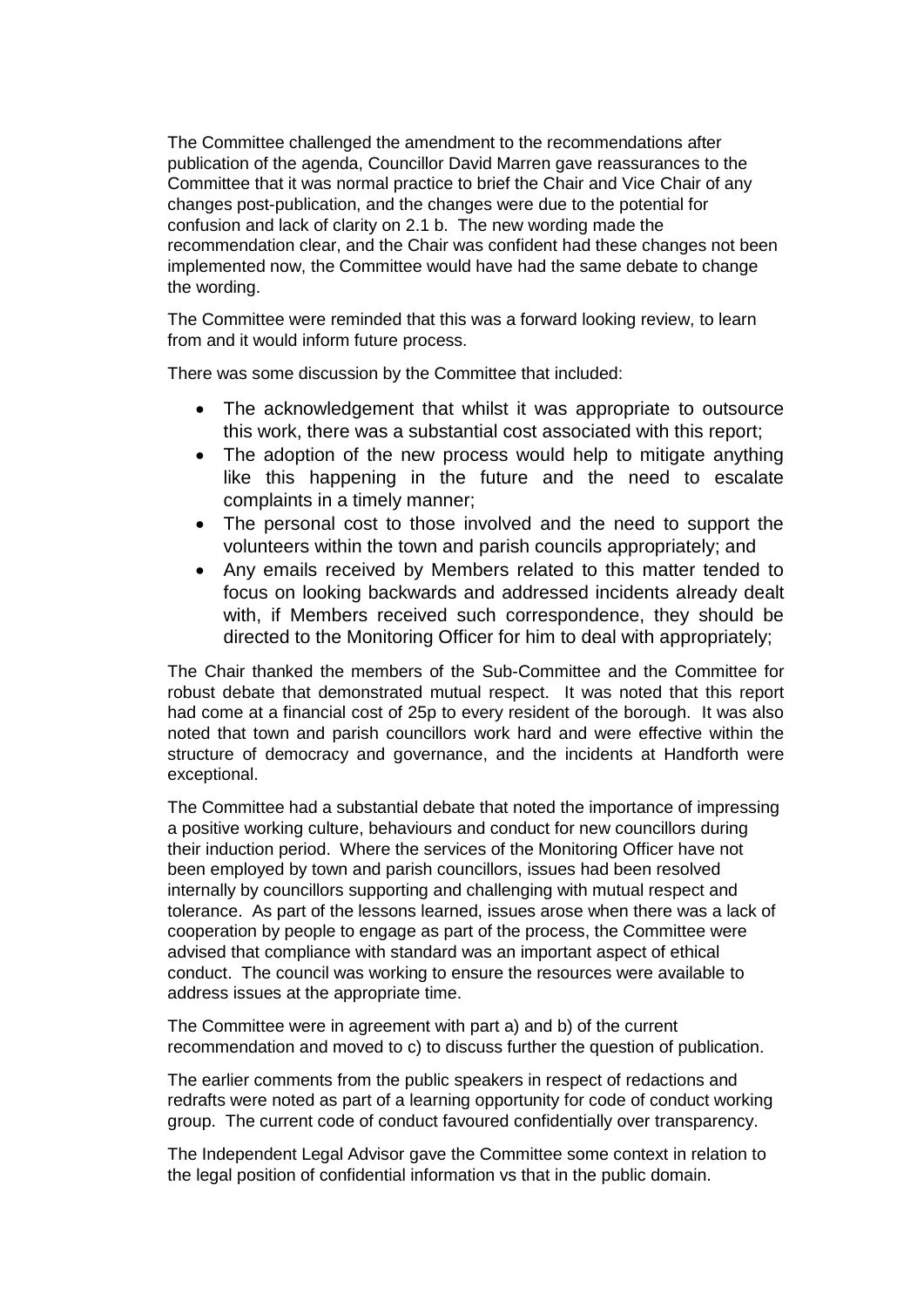Breaches of the code of conduct were considered in light of councils arrangements, an assessment decision was taken with the assistance of independent persons and the outcome would be either: no action, some action or refer for investigation. Any unsubstantiated allegations would be deemed confidential as the privacy would exceed public interest in respect of transparency. However in the case law: Deadman vs Information Commissioner this instance saw that the balance had shifted person, the individual concerned was no longer a councillor, but could still stand and by then the balance had shifted to public interest and transparency.

Should the council receive any Freedom of Information (FOI) requests it would be at liberty to publish the reports in principle subject to redactions.

The Interim Head of Legal advised that the council could comply with legal deadlines for publication plus any redaction that needed to be done.

The Independent Legal Advisor added that in terms of publication of report vs report and schedule and precedent, his advice was to publish reports as this would be proportionate to balance transparency to avoid disclosure of personal data. This would not prejudice how the council drafted arrangements for the future- as this was an exceptional matter. Report publication would not set a binding precedent.

The Chair summarised the main points:

- thanks were extended to the public speakers, the points raised during public speaking time did inform the discussion today;
- The whole experience had been an exercise in learning and handling such a complex complaint. Town and parish councillors were volunteers and they were greatly valued what the work they undertook for the community;
- There were lessons to take away in terms of managing work load and resources;
- This Committee needed assurances in respect of the code of conduct training, and the points raised within the reports would inform continuing working group discussions; and
- Whilst the current process favoured not publishing the focus on the particular report was balanced on confidentiality vs public interest.

Finally the Independent Legal Advisor commended to the working group and Committee the Local Government code of conduct and guidance and process guidance for consideration.

The Committee thanked the public and the valuable experience and advice from the Independent Legal Advisor and officers who have carried the work load ahead of this item coming to Committee.

RESOLVED: That:

- a) the report be received and noted;
- b) any consequential amendments to the Code of Conduct and associated process arising from this report be considered by the Audit & Governance Committee Working Group;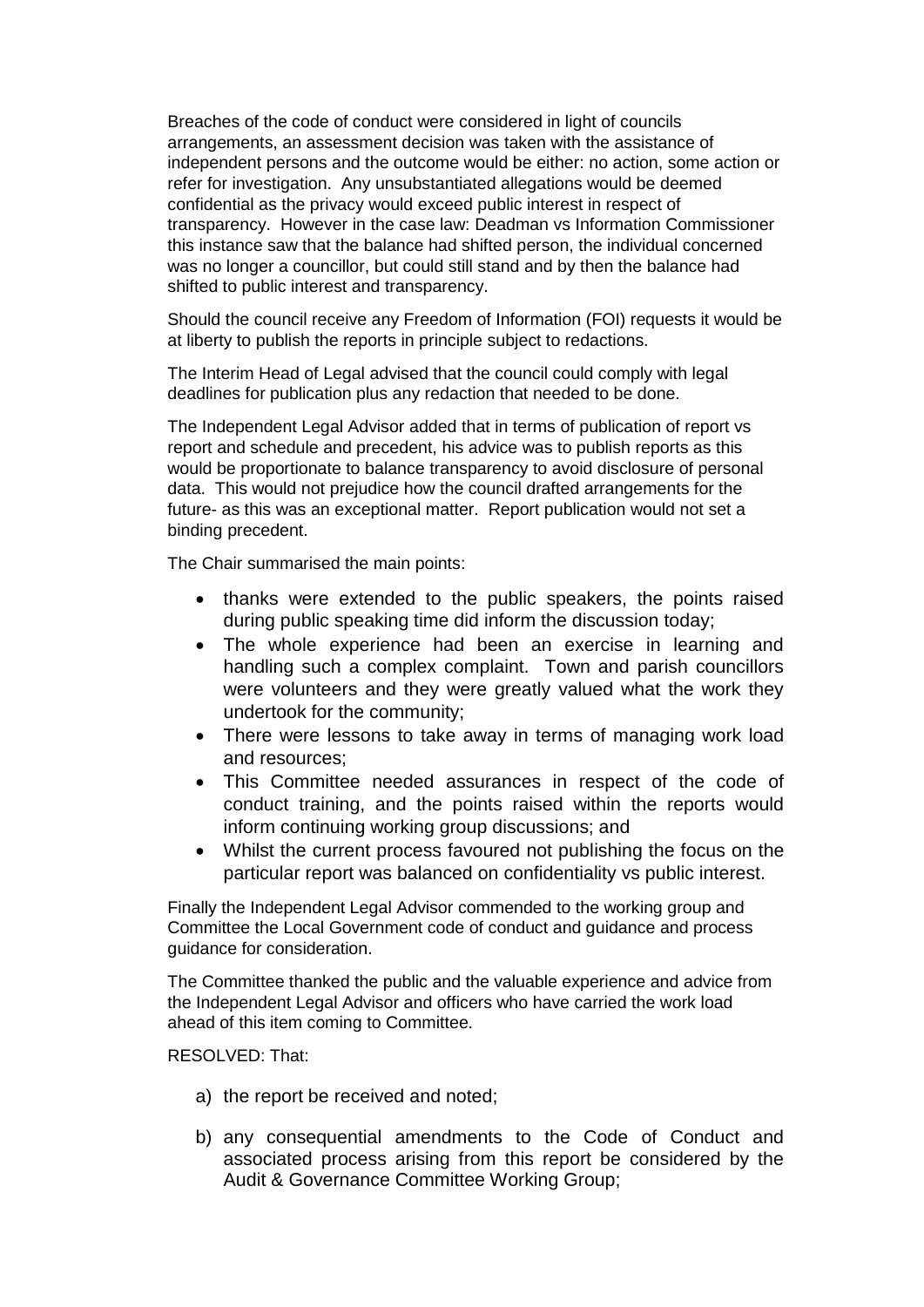c) following appropriate redaction, within 14 days of this meeting (25 March 2022), the investigation reports referred to in this report be published.

### 68 **MINUTES OF PREVIOUS MEETING**

The Committee considered the minutes of the previous meeting and requested the following changes:

Item 9) Statement of Accounts, page 9 to read:

 The Committee asked to record its thanks to all those in the audit team and external audit team and congratulations to the work being carried out.

Councillor Mike Sewart noted that on page 6, item 53) update on the local ward budgets and 'Top Up' service pilot scheme the substantive issue was for the Highways and Transport Committee and they would be providing the outcome on the future of the scheme.

Councillor David Marren added that the Committee had been advised that a copy of the government criteria for the Highways funding had been promised to the Committee but to date had not been received.

Whilst he appreciated the substantive issue was for the Highway and Transport Committee, the amendment from Council did not mention a pilot scheme, the Chair agreed that it appeared that a decision had been implemented that had not been agreed and this was a matter that needed to be resolved.

RESOLVED:

That subject to the changes outlined above, the minutes be accepted as a correct and accurate record.

# 69 **ACTION TASKS**

The Committee reviewed the action tasks from the previous meeting.

Highways Funding: was deferred to Josie Griffiths- for a potential item on the Work Programme.

Partnerships Funding: David Brown, Director of Governance and Compliance and Monitoring Officer circulated a note to the Chair and Vice-Chair for consideration ahead of anything further being added to the Work Programme.

The other items remained on the Action Log for progression as soon as possible. It was noted that John David, Interim Head of Highways and Infrastructure had been present via Teams to address the Committee on item that related to the Update on the Local Ward budgets and 'Top Up' service pilot scheme but had to leave so his item would return to a future committee meeting.

#### RESOLVED:

That the Action Log be received and noted.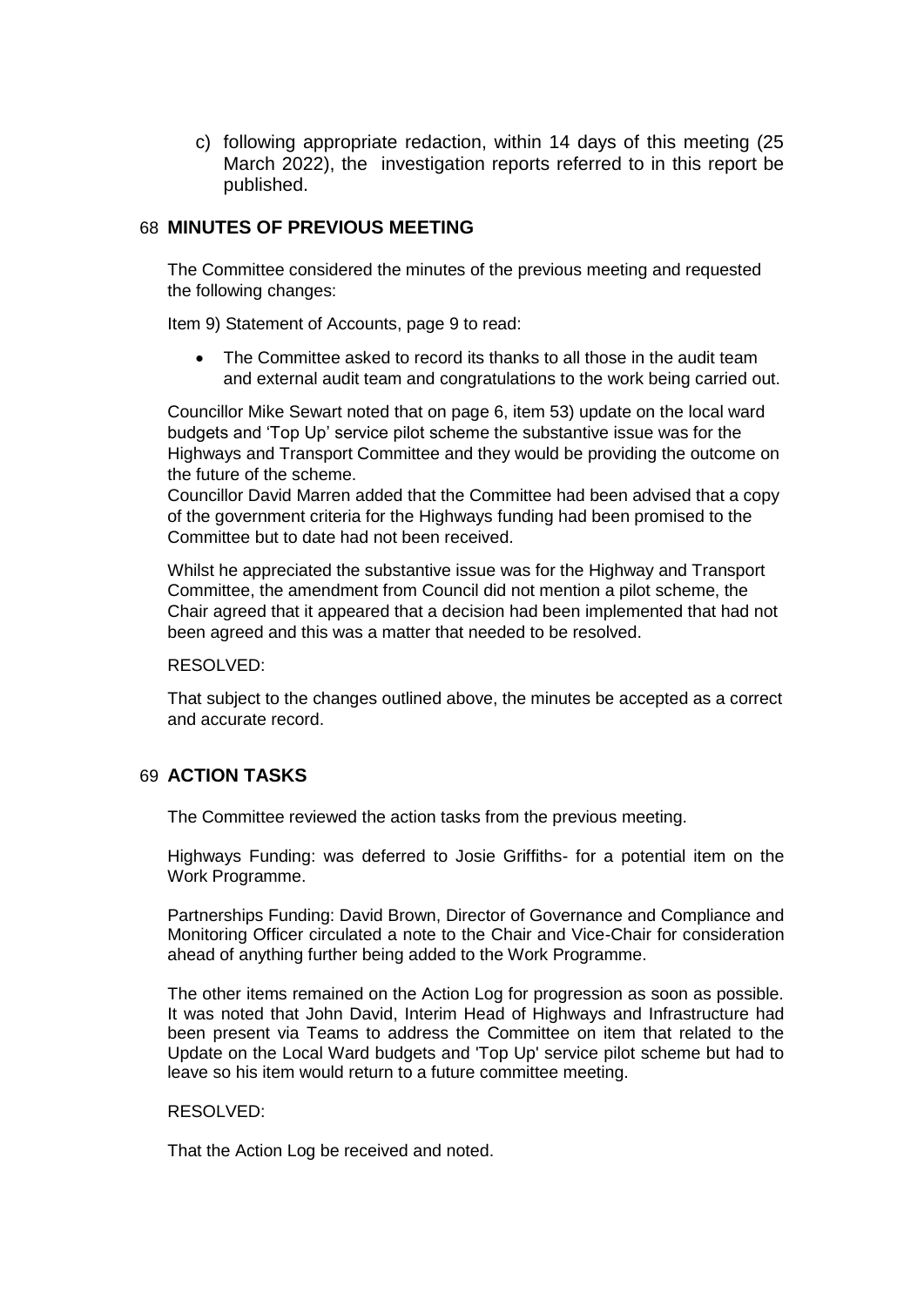# 70 **EXTERNAL AUDIT PROGRESS AND UPDATE REPORT**

Muhammed Uzair Khan, External Auditor from Mazars attended the meeting via Microsoft Teams and updated the Committee on the report and update.

The Committee were advised that a national evaluation issue had been identified that related to the value of infrastructure assets. Two major suppliers had communicated to their clients intention to pause sign-off on all local authority audit reports and opinions until this issue could be resolved. Mazars took the same approach with Cheshire East, risk was minimal and should not have a material impact on service delivery, however it could affect the amount the council value assets.

The Committee thanked the External Auditor and Alex Thompson, Director of Finance and Customer Services and Section 151 Officer for their responses to this issue, and noted that the valuation point of assets are always a point in time and never fluid.

#### RESOLVED:

That the verbal update be received and noted.

### 71 **CERTIFICATION OF GRANTS AND CLAIMS**

Alex Thompson, Director of Finance and Customer Services and Section 151 Officer advised the Committee that there were two items to note within the report for this item and they related to external audit and teachers pension.

#### RESOLVED: That

a) the findings of the external audits regarding these certification processes be received and noted;

b) no errors or exemptions were found following the testing of the 2020/21 Housing Benefit Subsidy claim and no recommendations for improvements were made to the DWP be noted.

c) a number of minor findings were reported to management following the audit of the Teachers' Pension Certificate be noted.

#### 72 **INTERNAL AUDIT PLAN 2022/23**

Councillor David Marren left the room.

Josie Griffiths, Head of Audit and Risk advised the Committee that the current plan was based on current resource and priorities rather than the traditional 3 year plan previously used, this was to enable agility and the focus to be on emerging issues.

Current resources would ensure sufficient work to be undertaken to deliver an annual opinion for 22/23, but fragility within the resource was noted as two posts were being covered with temporary posts. This was allowing work to be delivered efficiently and effectively.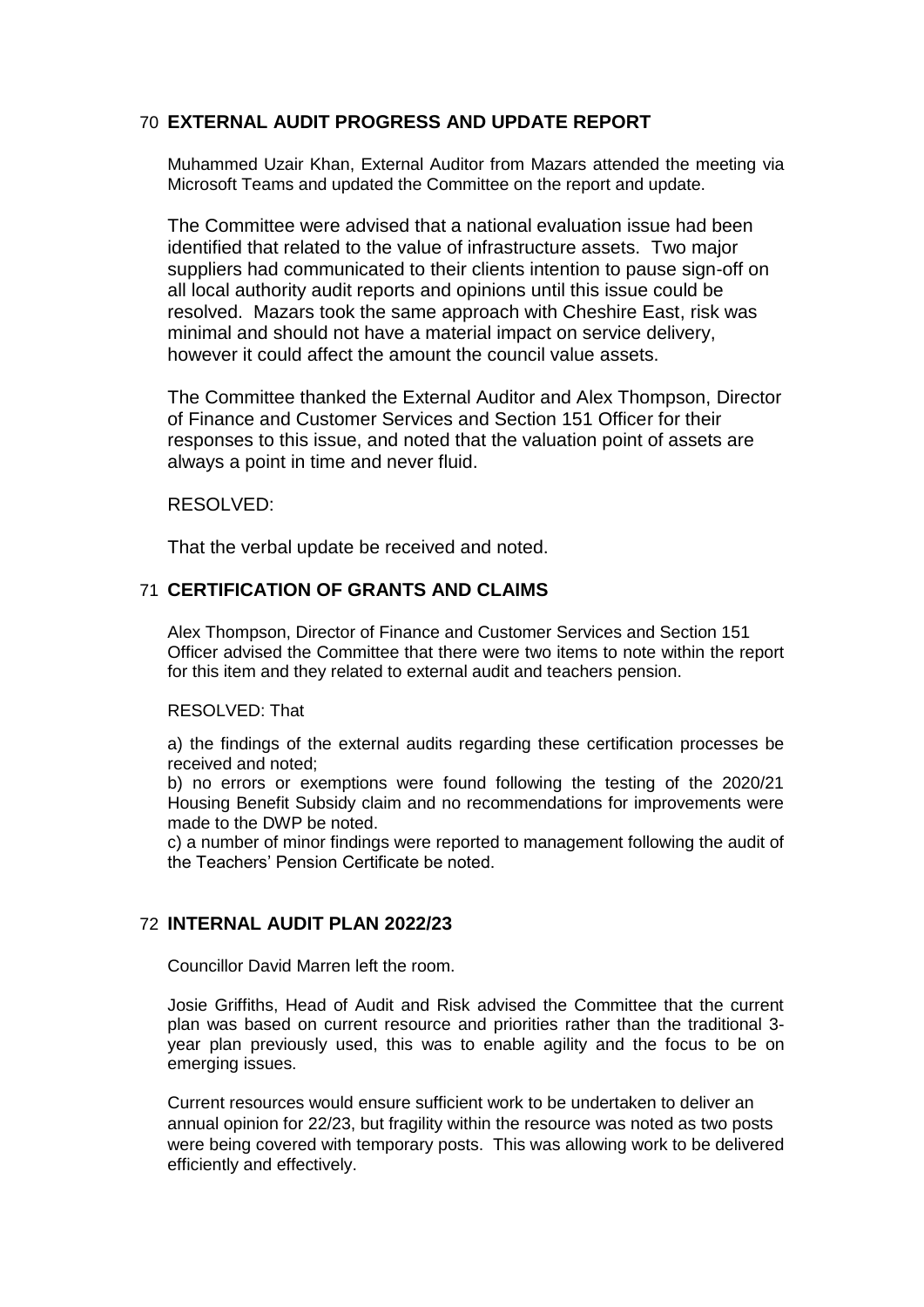The Chair thanked the Head of Audit and Risk for the team response and efforts during challenging times without a full suite of staff.

There was some discussion on:

- Complaints via schools that the B4B financial system had not worked properly for 3-months, the Head of Audit and Risk advised there was ongoing planned learning from the B4B system but any feedback from Members would be helpful;
- The Audit team was carrying small vacancy but that had not impacted on work, options that related to apprenticeships had been explored, but the recruitment issue to this sector was being seen at a national level. Whilst there was a place for agency staff, there was an economic cost and a potential risk that dependency on that resource could leave the service vulnerable;
- Internal Audit provided services to PATROL and Cheshire East was the Accountable body for the Cheshire and Warrington Local Enterprise Partnership (CWLEP), the Committee noted that in view of bringing in income from other sectors the council must have assurances on the permanence of the work force to avoid paying additional costs for temporary/agency staff but then losing income from that work outside of capacity. The Committee requested an update to next committee and a watching brief on this area of work.

It was noted by the Committee that the external auditors had stayed on the Teams call and were interested in the discussions by the Committee.

RESOLVED: That:

a) the Internal Audit Plan 2022/23 be received and noted;

b) priority work during quarters 1 and 2 along with additional areas for consideration during quarters 3 and 4 be received and noted; and c) progress against the plan, and the priorities for the last 6 months be reported back as part of the regular updates to the Committee.

#### 73 **RISK MANAGEMENT UPDATE**

Councillor David Marren came back into the room.

Josie Griffiths, the Head of Audit and Risk introduced the report to the Committee and invited any questions or comments.

The Committee noted the earlier comments that related to reputational risk raised during public speaking time by Councillor Liz Wardlaw. Some Committee members had also had similar feedback from parish councils in respect to a perceived wall of silence from officers and a lack of joined up thinking. There was some discussion about the need to understand customers in times of crisis and how front-line officers can best respond to them.

There was an acceptance from the Committee that Place-based activities for the council posed the greatest risk to reputation given that residents will judge these services more because they have direct experience with them.

#### RESOLVED: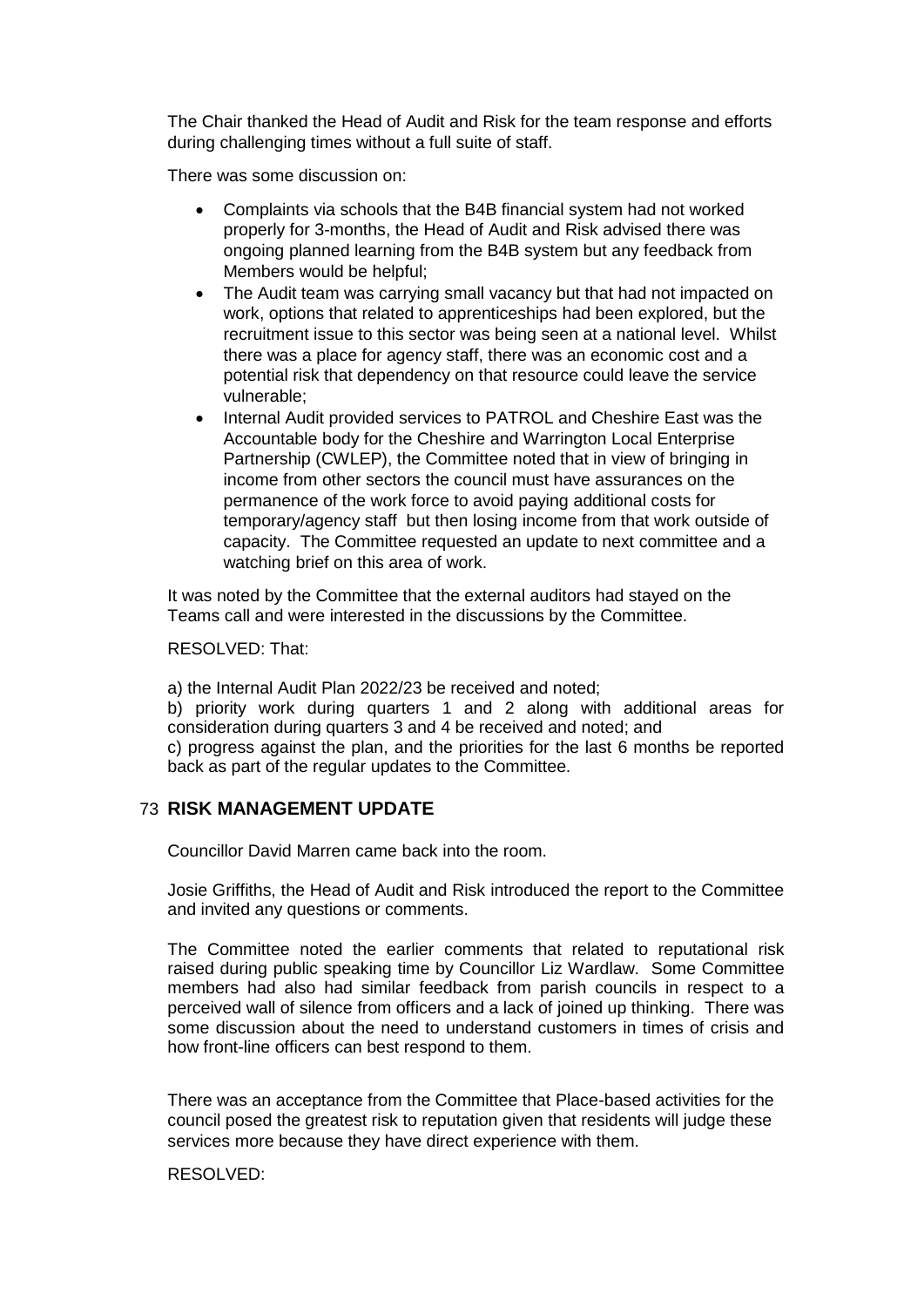That the Strategic Risk Update for Quarter 3 2021/22 be received and noted.

# 74 **APPOINTMENTS**

Jamie Hollis, Interim Head of Legal introduced the report to the Committee that provided an update to the Committee on the appointment of co-opted independent members to the Audit and Governance Committee, and a briefing on the appointments process for the Council's Independent Persons.

Currently one co-opted member of the Committee had been recommended for approval from a panel that consisted of Members from this Committee and two Independent Persons had been recommended for approval via for approval by officers who had undertaken a recruitment and assessment process.

The Committee noted there was still one position open for the remaining co-opted Independent Member and asked that this vacancy by advertised as soon as possible.

#### RESOLVED:

That:

a) the report be received and noted;

b) the co-option of the first Independent Member to the

Committee (identified within the report) for a period of 4 years; and the appointment of two Independent Persons (identified within the report) under the Localism Act 2011, for a period of 4 years be recommended to full Council; and c) the remaining co-opted independent member vacancy for the Audit and Governance Committee be readvertised using the same process and member panel to shortlist and interview and any recommendations be considered by this Committee before any endorsement to full Council.

# 75 **UPHELD COMPLAINTS TO THE LOCAL GOVERNMENT OMBUDSMAN**

Alan Ward, Complaints Officer attended the meeting via Microsoft Teams to introduce the report. The Committee were advised there had been two upheld complaints between 1 December 2021 and 31 January 2022. One related to Special Educational Needs and Disabilities (SEND), and one to Highways.

The Committee considered the report and the following points were made:

- The costs attributed to upheld complaints through delays by the council;
- The acknowledgement that officers get things wrong but when complaints were upheld the possibility of appropriate measures to motivate improvement; and
- Reports to Councillors via the Town and Parish Councils that complaints are not resolved and the impact of this on the reputation of Cheshire East Council.

The Committee considered what reassurances could be implemented, the Director of Governance and Compliance and the Monitoring Officer noted that the